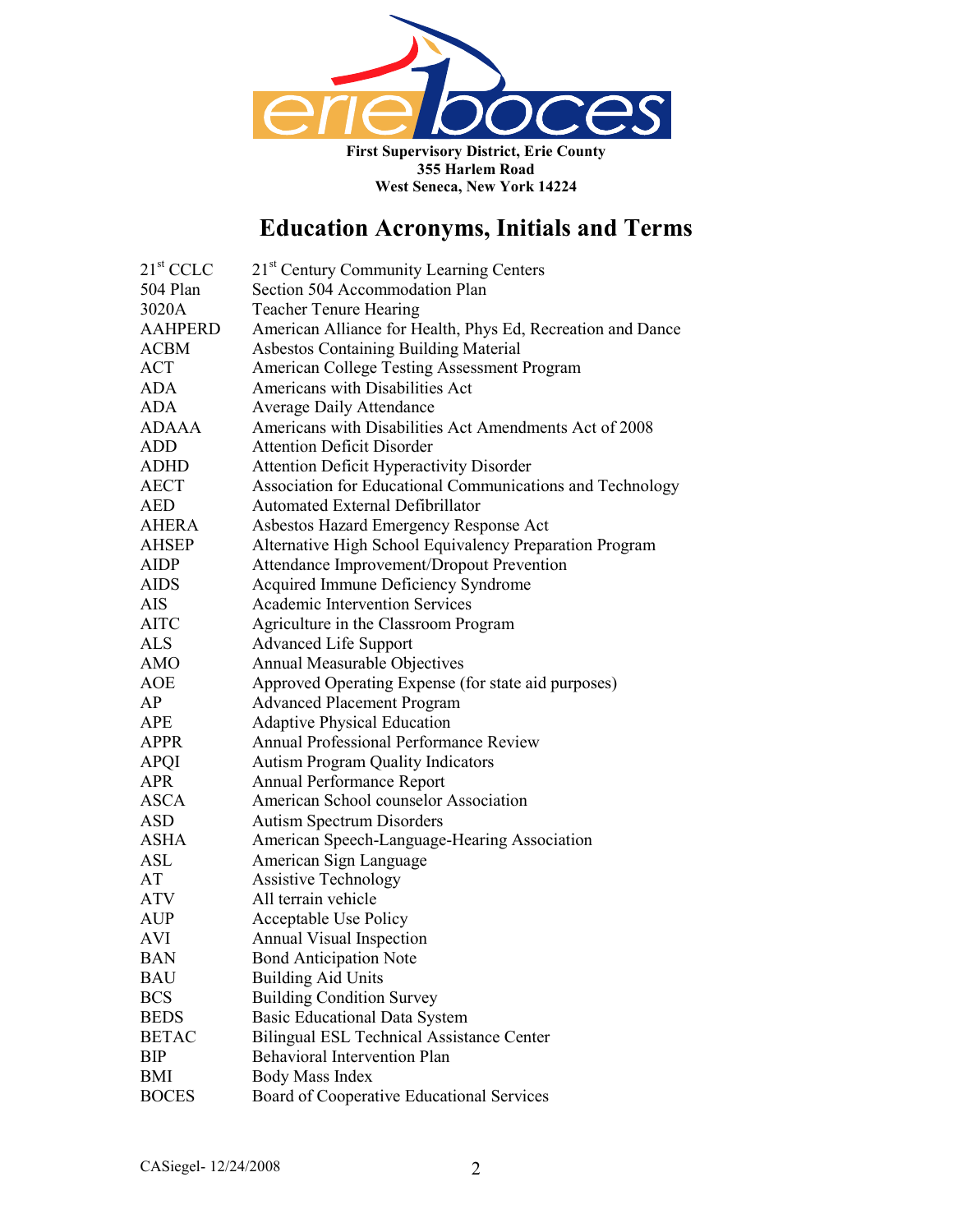

| <b>BOE</b>    | Board of Education                                                         |  |
|---------------|----------------------------------------------------------------------------|--|
| C4E           | <b>Contract for Excellence</b>                                             |  |
| CAD           | Computer-aided Drafting for design                                         |  |
| <b>CALLA</b>  | Cognitive Academic Language Learning Approach                              |  |
| CAP           | Ceiling on Aid                                                             |  |
| <b>CAPTA</b>  | Federal Child Abuse Prevention and Treatment Act                           |  |
| <b>CARD</b>   | Center for Autism and Related Disabilities                                 |  |
| <b>CBT</b>    | <b>Computer-Based Testing</b>                                              |  |
| CDC           | Centers for Disease Control and Prevention                                 |  |
| <b>CDEP</b>   | Comprehensive District Education Plan                                      |  |
| <b>CDL</b>    | Commercial Driver's License                                                |  |
| <b>CDOS</b>   | NYS Career Development and Occupational Studies                            |  |
| <b>CE</b>     | <b>Calculator Expense</b>                                                  |  |
| <b>CEIS</b>   | Coordinated Early Intervening Services                                     |  |
| <b>CFR</b>    | Code of Federal Regulations                                                |  |
| <b>CGI</b>    | <b>Cognitively Guided Instruction</b>                                      |  |
| <b>CHAPS</b>  | Comprehensive Health and Pupil Services Team                               |  |
| <b>CHPS</b>   | Collaborative for High Performance Schools                                 |  |
| CI&IT         | Curriculum Instruction and Instructional Technology                        |  |
| <b>CIN</b>    | <b>Client Identification Number</b>                                        |  |
| CIO/OFT       | NYS Chief Information Officer/Office for Technology                        |  |
| <b>CIPA</b>   | Children's Internet Protection Act                                         |  |
| <b>CIR</b>    | Comprehensive Information Report – nonpublic schools                       |  |
| <b>CIS</b>    | NYS Curriculum and Instructional Support                                   |  |
| <b>CMS</b>    | Centers for Medicare and Medicaid Services                                 |  |
| <b>CMV</b>    | <b>Commercial Motor Vehicle</b>                                            |  |
| <b>CNKC</b>   | Child Nutrition Knowledge Center                                           |  |
| <b>COBRA</b>  | Consolidated Omnibus Budget Reconciliation Act                             |  |
| <b>COPs</b>   | Certificates of Participation                                              |  |
| <b>CPB</b>    | NY Consumer Protection Board                                               |  |
| <b>CPI</b>    | <b>Consumer Price Index</b>                                                |  |
| <b>CPR</b>    | Cardio-Pulmonary Resuscitation                                             |  |
| <b>CPS</b>    | <b>NYS Child Protective Services</b>                                       |  |
| <b>CPSE</b>   | Committee on Preschool Special Education                                   |  |
| <b>CREATE</b> | Computer Recycling for Education and Technology Enhancement Act            |  |
| CRP/ICF       | Children's Residential Project-Intermediate Care Facility                  |  |
| <b>CSC</b>    | <b>Computer Sciences Corporation</b>                                       |  |
| <b>CSCIC</b>  | NY State Office of Cyber Security and Critical Infrastructure Coordination |  |
| <b>CSD</b>    | <b>Central School District</b>                                             |  |
| <b>CSE</b>    | Committee on Special Education                                             |  |
| <b>CSEA</b>   | Civil Service Employees Association                                        |  |
| <b>CSHN</b>   | <b>Coordinated School Health Network</b>                                   |  |
| <b>CSIP</b>   | Comprehensive School Improvement Plan                                      |  |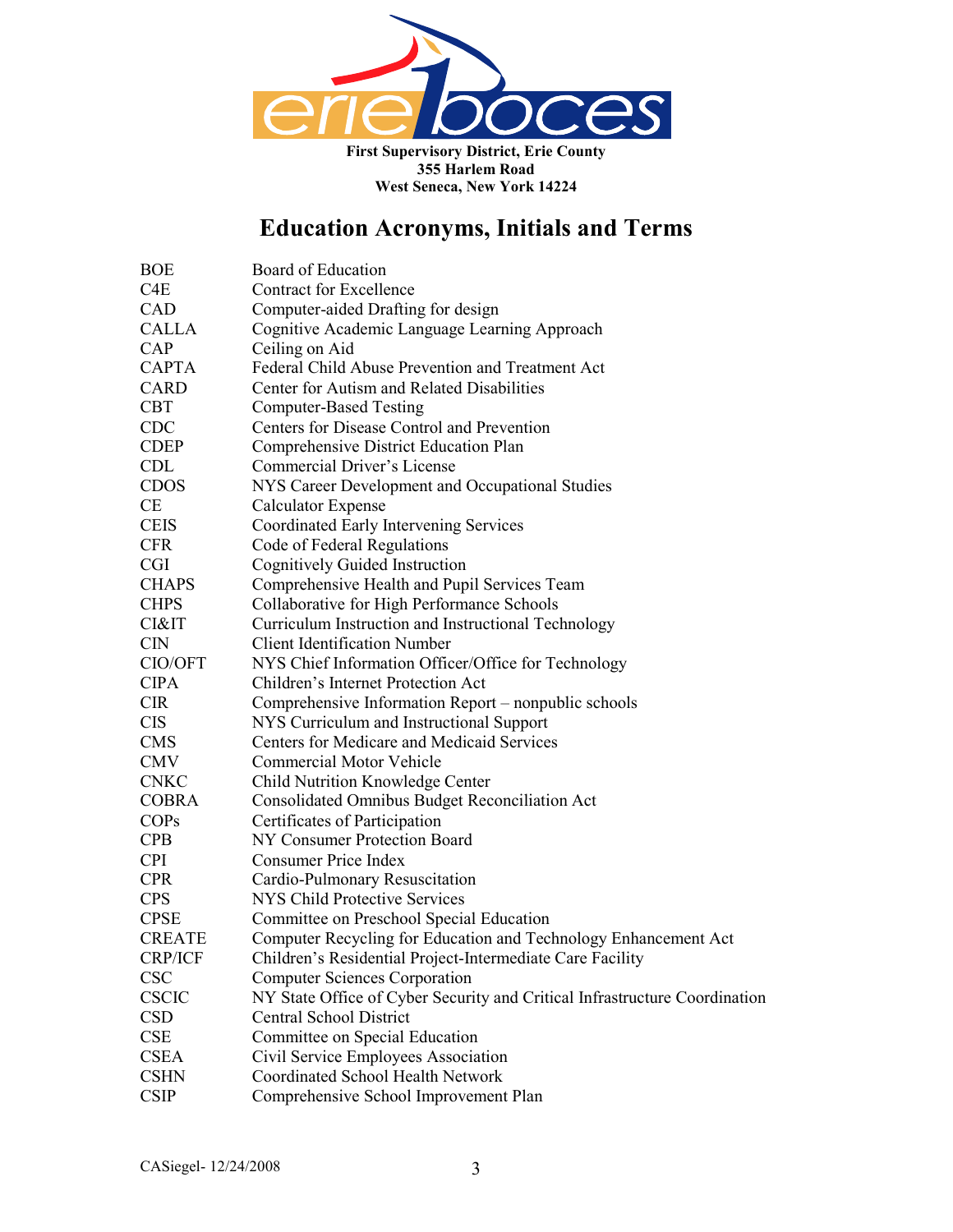

| <b>CSO</b>   | Chief School Officer                                                  |  |
|--------------|-----------------------------------------------------------------------|--|
| <b>CSR</b>   | <b>Class Size Reduction</b>                                           |  |
| <b>CT</b>    | <b>Consultant Teacher</b>                                             |  |
| <b>CTE</b>   | Career and Technical Education                                        |  |
| <b>CTEDS</b> | Career and Technical Education Data System                            |  |
| <b>CTT</b>   | Collaborative Team Teaching                                           |  |
| <b>DARE</b>  | Drug Abuse Resistance Education                                       |  |
| <b>DCJS</b>  | NY Division of Criminal Justice                                       |  |
| <b>DCMA</b>  | Digital Millennium Copyright Act                                      |  |
| <b>DCS</b>   | District's Computer System                                            |  |
| <b>DDSO</b>  | NY Developmental Disabilities Service Office                          |  |
| DEC          | NY Department of Environmental Conservation                           |  |
| <b>DEO</b>   | Designated Educational Official -for court reports                    |  |
| DI           | Differentiated Instruction                                            |  |
| <b>DIRI</b>  | Documentation of Integration of Required Instruction                  |  |
| DMV          | NYS Department of Motor Vehicles                                      |  |
| <b>DOB</b>   | NYS Department of Budget                                              |  |
| <b>DOE</b>   | US Department of Education                                            |  |
| <b>DOH</b>   | NYS Department of Health                                              |  |
| DS           | District Superintendent                                               |  |
| <b>DSR</b>   | <b>District Safety Review</b>                                         |  |
| <b>DSS</b>   | Department of Social Services                                         |  |
| <b>DTC</b>   | Depository Trust Company (limited purpose trust under NY Banking Law) |  |
| EAP          | <b>Employee Assistance Program</b>                                    |  |
| <b>EBALR</b> | <b>Employee Benefit Accrued Liability Reserve</b>                     |  |
| ECP          | <b>Emergency Care Plan</b>                                            |  |
| ED           | U.S. Department of Education                                          |  |
| $ED-1$       | Records Retention and Disposition Schedule for School Districts       |  |
| EEOC         | <b>Equal Employment Opportunity Commission</b>                        |  |
| ΕI           | Early Intervention                                                    |  |
| EIA          | Elementary and Intermediate Assessment                                |  |
| ELA          | <b>English Language Arts</b>                                          |  |
| ELL          | English Language Learner                                              |  |
| <b>ELPPS</b> | Electronic Liberty Partnership Program System                         |  |
| eMedNY       | Electronic Medicaid System in New York                                |  |
| <b>EMR</b>   | <b>Educable Mentally Retarded</b>                                     |  |
| <b>EMS</b>   | <b>Emergency Medical System/Services</b>                              |  |
| EPA          | <b>Environmental Protection Agency</b>                                |  |
| <b>EPE</b>   | <b>Employment Preparation Education</b>                               |  |
| <b>ERIC</b>  | <b>Educational Resources Information Center</b>                       |  |
| <b>ERISA</b> | Employee Retirement Income Security Act                               |  |
| <b>ERS</b>   | <b>Employees Retirement System</b>                                    |  |
| <b>ERSS</b>  | <b>Educationally Related Support Services</b>                         |  |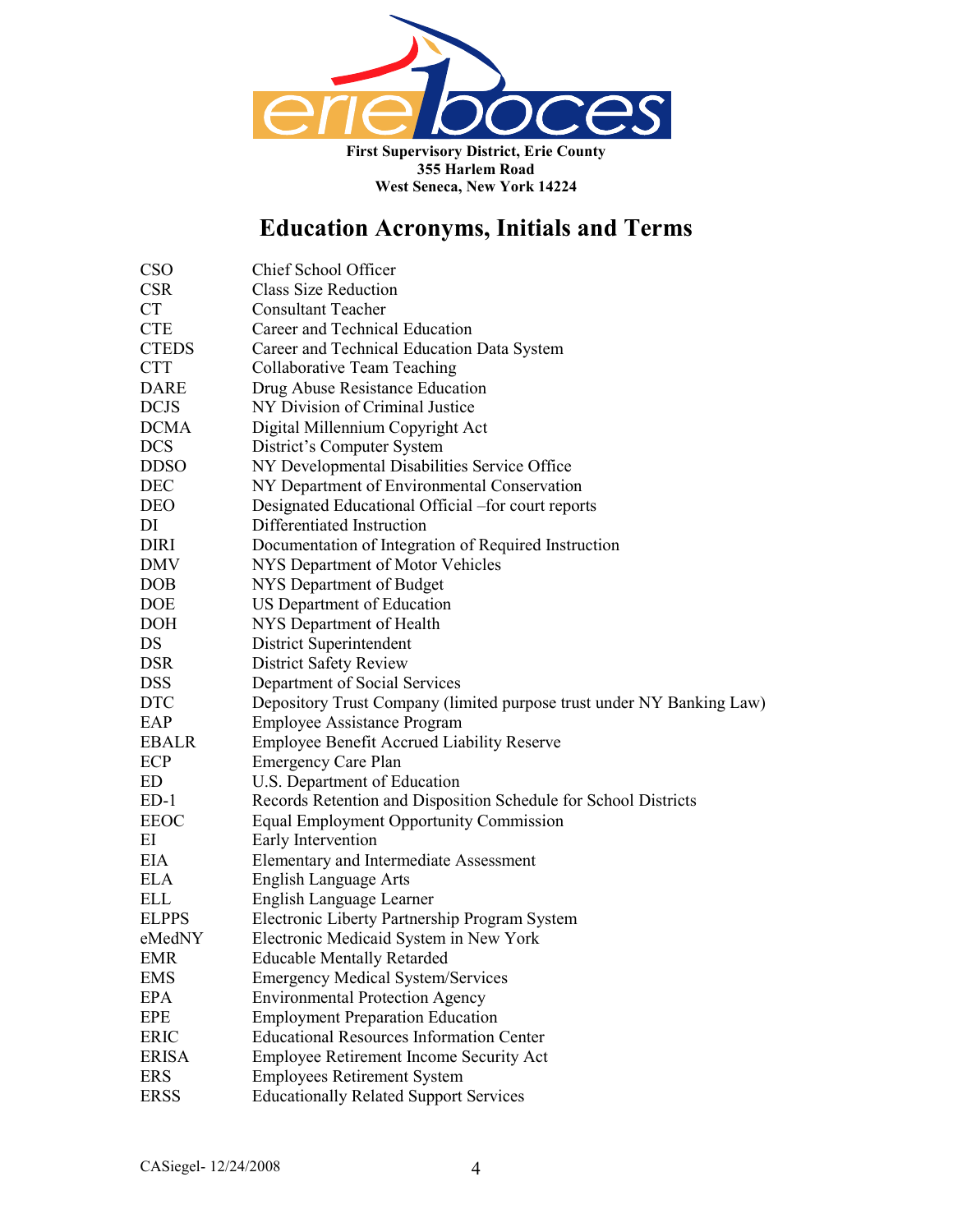

| <b>ESD/SVP</b> | Extended School Day/School Violence Prevention           |
|----------------|----------------------------------------------------------|
| <b>ESEA</b>    | Elementary and Secondary Education Act of 1965           |
| <b>ESY</b>     | <b>Extended School Year</b>                              |
| <b>ETS</b>     | <b>Educational Testing Service</b>                       |
| <b>EXCEL</b>   | Expanding our Children's Education and Learning          |
| <b>EXP</b>     | <b>Experimental Program</b>                              |
| FAPE           | Free Appropriate Public Education                        |
| FAS            | Final Average Salary                                     |
| <b>FBA</b>     | <b>Functional Behavioral Assessment</b>                  |
| <b>FBI</b>     | Federal Bureau of Investigation                          |
| <b>FCA</b>     | NYS Family Court Act                                     |
| <b>FCC</b>     | <b>Federal Communications Commission</b>                 |
| <b>FCR</b>     | <b>Final Cost Reports</b>                                |
| <b>FDA</b>     | US Food and Drug Administration                          |
| <b>FDIC</b>    | Federal Deposit Insurance Corporation                    |
| <b>FERPA</b>   | Family Educational Rights & Privacy Act of 1974          |
| <b>FMLA</b>    | Family and Medical Leave Act                             |
| <b>FOIL</b>    | Freedom of Information Law                               |
| <b>FTC</b>     | <b>Federal Trade Commission</b>                          |
| <b>FTE</b>     | <b>Full Time Equivalent</b>                              |
| <b>FTP</b>     | <b>File Transfer Protocol</b>                            |
| <b>GAAP</b>    | Generally Accepted Accounting Principles                 |
| <b>GAGAS</b>   | Generally Accepted Government Auditing Standards         |
| <b>GASB</b>    | Governmental Accounting Standards Board                  |
| <b>GED</b>     | <b>General Education Development Test</b>                |
| <b>GEPA</b>    | <b>General Education Provisions Act</b>                  |
| <b>GESST</b>   | Grade Eight Social Studies Test                          |
| <b>GEST</b>    | Grade Eight Science Test                                 |
| <b>GFSST</b>   | <b>Grade Five Social Studies Test</b>                    |
| <b>GFST</b>    | Grade Four Science Test                                  |
| <b>GINA</b>    | Genetic Information Nondiscrimination Act                |
| <b>GIS</b>     | Geographic Information System                            |
| <b>HACCP</b>   | Hazard Analysis and Critical Control Point               |
| HCI            | Health Care Integrator                                   |
| <b>HCIA</b>    | Health Care Integration Agency                           |
| <b>HCFA</b>    | Federal Health Care Finance Administration now CMS       |
| HE             | NYS Office of Higher Education                           |
| <b>HECAT</b>   | Health Education Curriculum Analysis Tool                |
| <b>HIPAA</b>   | US Health Insurance Portability and Accountability Act   |
| <b>HIV</b>     | Human Immunodeficiency Virus                             |
| <b>HOUSSE</b>  | High Objective Uniform State Standard of Evaluation      |
| <b>HPEFCS</b>  | Health, Physical Education, Family and Consumer Sciences |
| <b>HPN</b>     | Health Provider Network                                  |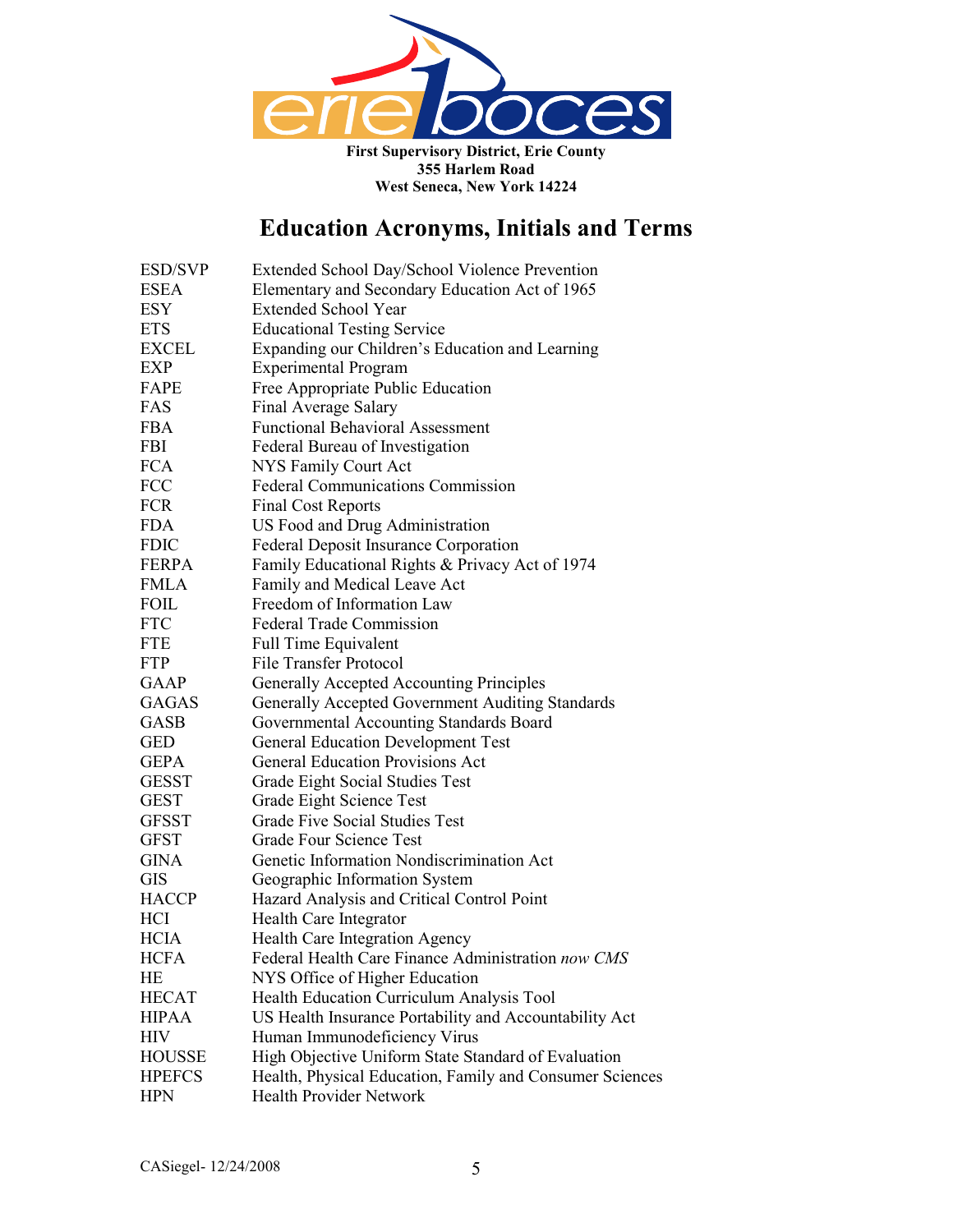

| HPV           | Human Papilloma Virus                                                        |
|---------------|------------------------------------------------------------------------------|
| HRL           | NYS Human Rights Law                                                         |
| HSE           | High School Equivalency Diploma                                              |
| HSEP          | High School Equivalency Preparation Program                                  |
| HSGR          | High School Graduation Report                                                |
| <b>IAES</b>   | Interim Alternative Educational Setting                                      |
| IAQ           | <b>Indoor Air Quality</b>                                                    |
| IBC           | <b>International Building Code</b>                                           |
| <b>ICF/DD</b> | Intermediate Care Facility for the Developmentally Disabled                  |
| ICS           | <b>Incident Command System</b>                                               |
| <b>IDEA</b>   | Individuals with Disabilities Education Act                                  |
| IEE           | <b>Independent Educational Evaluations</b>                                   |
| IEP           | Individualized Education Plan                                                |
| <b>IHCP</b>   | Individual Health Care Plan                                                  |
| IHIP          | Individualized Home Instruction Plan                                         |
| IНO           | Impartial Hearing Officer                                                    |
| IHP           | Individualized Healthcare Plan                                               |
| <b>IHRS</b>   | NYS Impartial Hearing Reporting System (public schools only)                 |
| IMF           | Institution Master File (BEDS/VADIR)                                         |
| <b>INTASC</b> | Interstate New Teacher Assessment and Support Consortium                     |
| IQ            | Intelligence Quotient                                                        |
| IRS           | <b>Internal Revenue Service</b>                                              |
| IST           | <b>Instructional Support Teams</b>                                           |
| LAB-R         | Language Assessment Battery-Revised                                          |
| LAP           | Local Assistance Plan                                                        |
| LAT           | Local Action Team                                                            |
| LD            | Learning Disabled                                                            |
| LDSS          | <b>Local Department of Social Services</b>                                   |
| LEA           | Local (Leading) Educational Agency                                           |
| <b>LEADS</b>  | Linking Employment, Academics and Disability Services                        |
| LEED          | Leadership in Energy and Environmental Design (Green Building Rating System) |
| LEP           | Limited English Proficiency                                                  |
| LOTE          | Language Other Than English                                                  |
| LPN           | <b>Licensed Practical Nurse</b>                                              |
| LRE           | <b>Least Restrictive Environment</b>                                         |
| LSN           | Lifelong Services Network                                                    |
| LUST          | Leaking Underground Storage Tanks                                            |
| MAT           | Miller Analogies Test                                                        |
| MDR           | <b>Manifestation Determination Review</b>                                    |
| MDS           | Medicaid Data System                                                         |
| MDT           | Multidisciplinary Team (Section 504)                                         |
| MН            | Multiple Handicapped                                                         |
| МI            | Master Instructor (bus drivers)                                              |
|               |                                                                              |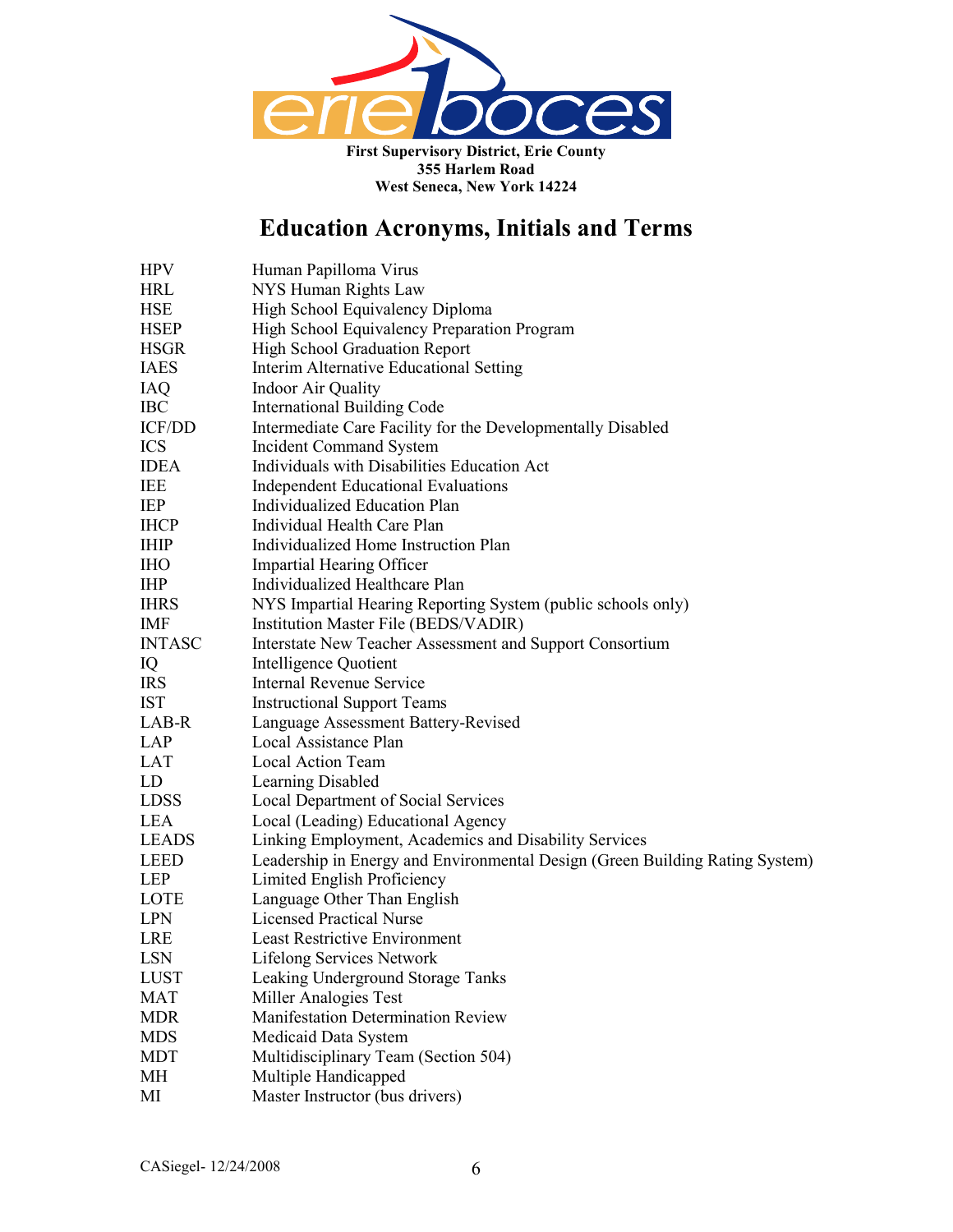

| <b>MMIS</b>     | Medicaid Management Information System                     |  |
|-----------------|------------------------------------------------------------|--|
| <b>MPS</b>      | NY Manual of Planning Standards for Educational Facilities |  |
| <b>MR</b>       | <b>Mentally Retarded</b>                                   |  |
| <b>MSA</b>      | Mandated Services Aid (non-public schools only)            |  |
| <b>MSDS</b>     | Material Safety Data Sheet                                 |  |
| <b>MST</b>      | Math, Science, Technology                                  |  |
| <b>MTP</b>      | Model Transition Program (VESID)                           |  |
| <b>NAC</b>      | <b>Network Access Control</b>                              |  |
| <b>NAEP</b>     | National Assessment of Educational Progress                |  |
| <b>NAESP</b>    | National Association of Elementary School Principals       |  |
| <b>NAME</b>     | National Alliance for Medicaid-in-Education                |  |
| <b>NASSP</b>    | National Association of Secondary School Principals        |  |
| <b>NBPTS</b>    | National Board for Professional Teaching Standards         |  |
| <b>NCLB</b>     | No Child Left Behind Act                                   |  |
| <b>NCSS</b>     | <b>National Council for Social Studies</b>                 |  |
| <b>NIMAC</b>    | National Instructional Materials Access Center             |  |
| <b>NIMAS</b>    | National Instructional Materials Accessibility Standard    |  |
| <b>NIMS</b>     | National Incident Management System                        |  |
| <b>NLA</b>      | Native Language Arts                                       |  |
| <b>NLW</b>      | National Language Writing Test                             |  |
| <b>NMSA</b>     | National Middle School Association                         |  |
| <b>NOCTI</b>    | National Occupational Competency Testing Institute         |  |
| <b>NPI</b>      | National Provider Identifier for CMS                       |  |
| <b>NSMP</b>     | <b>Nutrient Standard Menu Planner</b>                      |  |
| <b>NTE</b>      | National Teaching Examination                              |  |
| <b>NYACCE</b>   | New York Association for Continuing/Community Education    |  |
| NY-CHPS         | NY Collaborative for High Performance Schools              |  |
| <b>NYCRR</b>    | New York Code of Rules and Regulations                     |  |
| <b>NYSAA</b>    | <b>New York State Alternate Assessment</b>                 |  |
| <b>NYSAN</b>    | NYS After School Network                                   |  |
| <b>NYSASBO</b>  | NYS Association of School Business Officials               |  |
| <b>NYSCLSA</b>  | NYS Council on Leadership and Student Activities           |  |
| <b>NYSCOSS</b>  | NYS Council of School Superintendents                      |  |
| <b>NYSCSS</b>   | NYS Center for School Safety                               |  |
| <b>NYSED</b>    | <b>NYS Education Department</b>                            |  |
| <b>NYSERDA</b>  | NYS Energy Research and Development Agency                 |  |
| <b>NYSERS</b>   | NYS Employees Retirement System                            |  |
| <b>NYSESLAT</b> | NYS English as a Second Language Achievement Test          |  |
| <b>NYSIIS</b>   | NYS Immunization Information System                        |  |
| <b>NYSPHSAA</b> | NYS Public High School Athletic Association                |  |
| <b>NYSSAC</b>   | NYS School Administrators Consortium                       |  |
| <b>NYSSHSC</b>  | NY Statewide School Health Services Center                 |  |
| <b>NYSSSA</b>   | NYS Summer School for the Arts                             |  |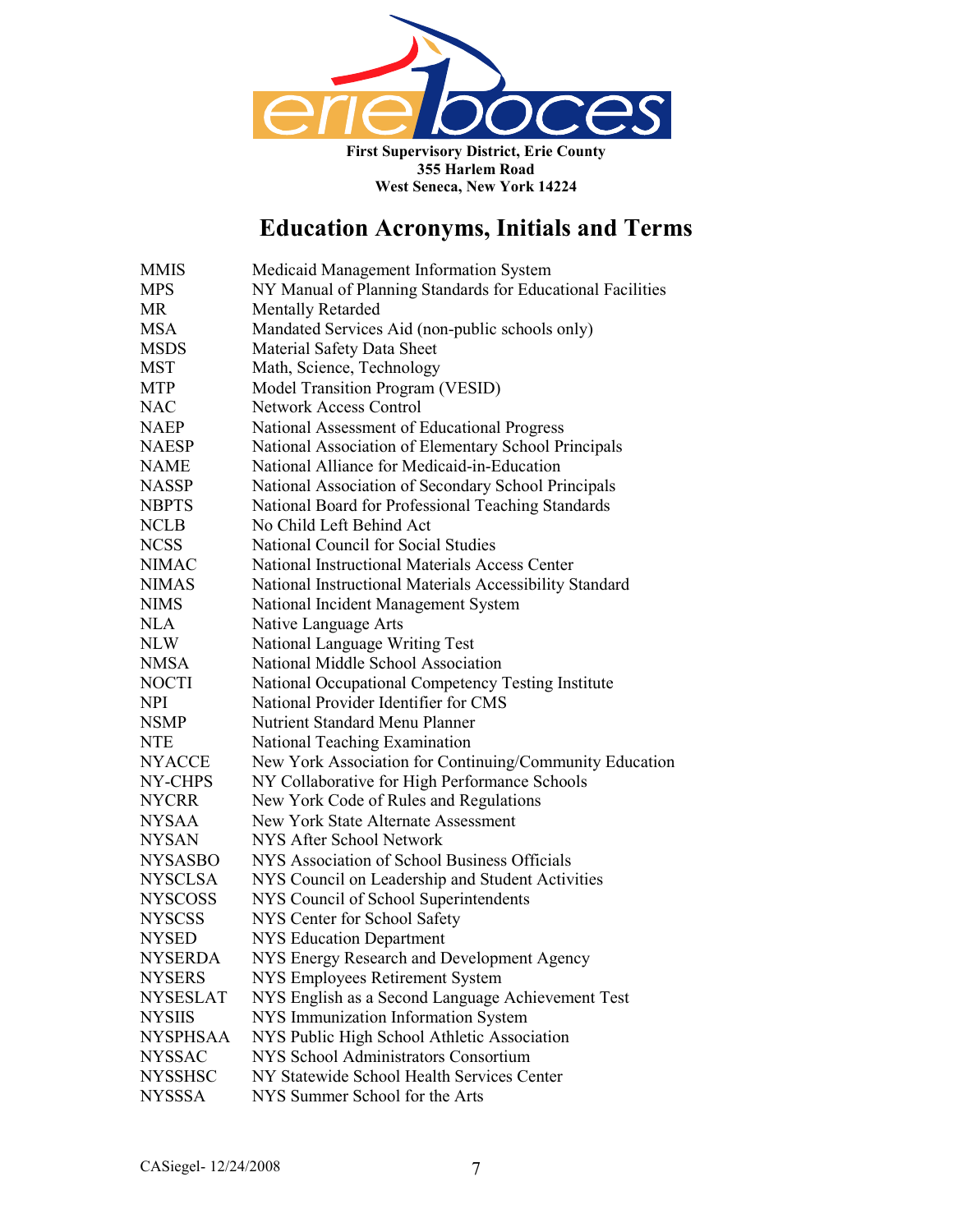

| nySTART         | New York State Testing and Accountability Reporting Tool      |
|-----------------|---------------------------------------------------------------|
| <b>NYSTCE</b>   | NYS Teacher Certification Exam                                |
| <b>NYSTRS</b>   | <b>NYS Teachers Retirement System</b>                         |
| <b>NYSUT</b>    | New York United Teachers                                      |
| <b>OCFS</b>     | NYS Office of Children and Family Services                    |
| <b>OCR</b>      | US Office for Civil Rights                                    |
| <b>OFT</b>      | NYS Office for Teaching                                       |
| <b>OFT</b>      | NYS Office for Technology                                     |
| <b>OGS</b>      | NYS Office of General Services                                |
| <b>OHE</b>      | NYS Office of Higher Education                                |
| OHI             | Other Health Impaired                                         |
| OMIG            | NYS Office of the Medicaid Inspector General                  |
| OML             | Open Meetings Law                                             |
| <b>OMS</b>      | NYS Office of Management Services                             |
| <b>ORIS</b>     | NTS Office of Research and Information Systems                |
| <b>OSA</b>      | <b>Examination Request System</b>                             |
| <b>OSAS</b>     | NYS Dept. of Health Online School Assessment Survey           |
| <b>OSC</b>      | NY Office of State Comptroller                                |
| <b>OSEP</b>     | US Office of Special Education Programs                       |
| <b>OSERS</b>    | US Office of Special Education and Rehabilitative Services    |
| <b>OSHA</b>     | US Occupational Safety and Health Administration              |
| <b>OSPRA</b>    | NYS Office of School Personal Review and Accountability       |
| <b>OT</b>       | Occupational Therapy                                          |
| <b>OTA</b>      | Occupational Therapy Assistant                                |
| <b>OTC</b>      | Over the counter drugs                                        |
| <b>OTDA</b>     | NYS Office of Temporary and Disability Assistance             |
| <b>OTI</b>      | NYS Office of Teaching Initiatives                            |
| <b>OWPCE</b>    | NYS Office of Workforce Presentation and Continuing Education |
| $P-16$          | SED Pre-K through college initiative                          |
| <b>PAD</b>      | <b>Public Access Defibrillation</b>                           |
| <b>PAR</b>      | Program Assessment and Review                                 |
| PAR             | Pupil Attendance Report                                       |
| <b>PART 100</b> | State Regulations - mandates for education programs           |
| <b>PART 200</b> | State Regulations – mandates for students with disabilities   |
| <b>PBIS</b>     | Positive Behavioral Interventions and Supports                |
| <b>PCP</b>      | Phencyclidine                                                 |
| PD.             | Professional Development                                      |
| PDD-NOS         | Pervasive Developmental Disorder Not Otherwise Specified      |
| <b>PDP</b>      | Professional Development Plan                                 |
| <b>PDS</b>      | Professional Development Seminars (bus drivers)               |
| <b>PERB</b>     | <b>Public Employment Relations Board</b>                      |
| <b>PESH</b>     | NY Public Employee Safety and Health Program                  |
| PHI             | Protected Health Information (see HIPAA)                      |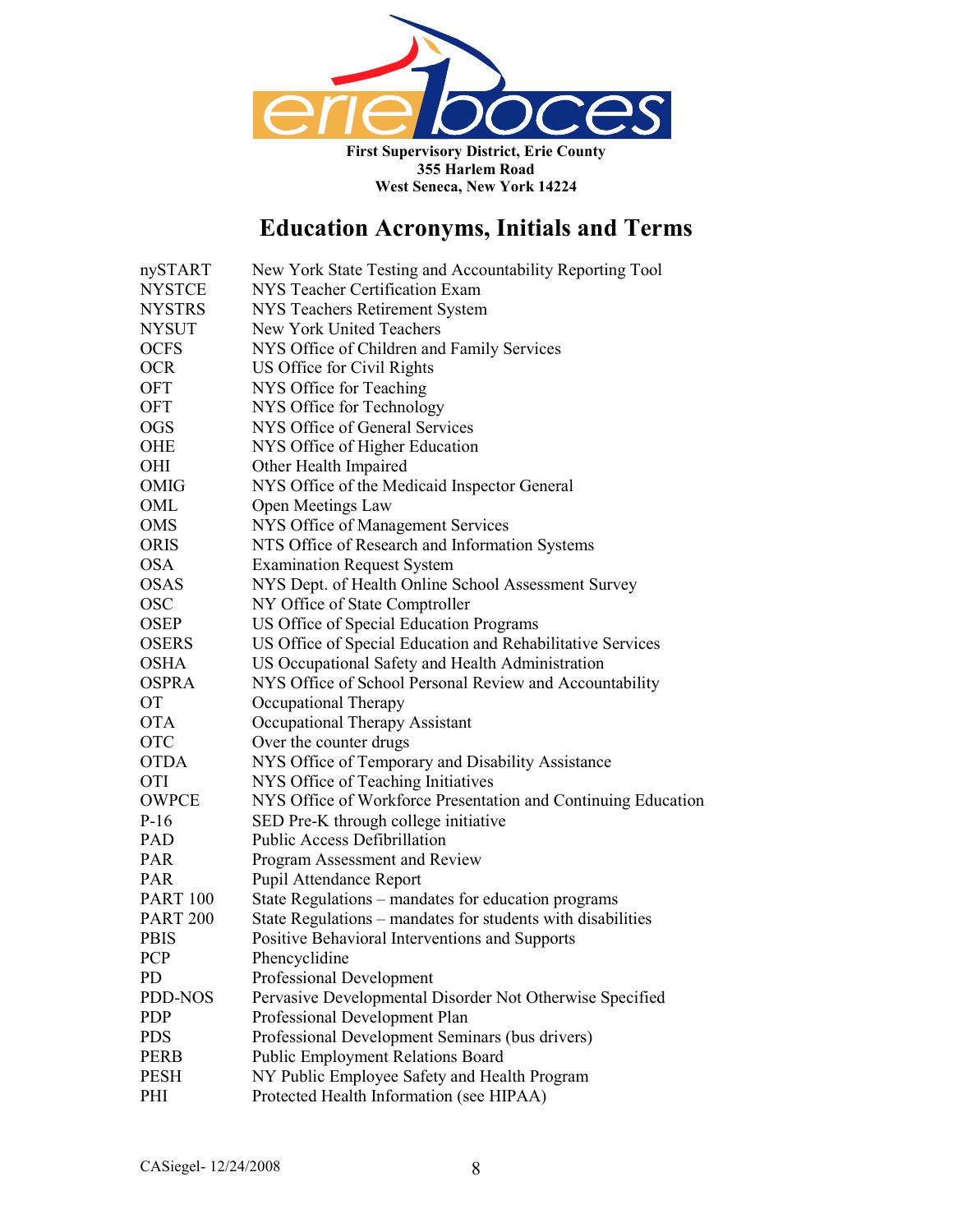

| PII           | Chancellor's Policy Integration and Innovation Committee               |  |
|---------------|------------------------------------------------------------------------|--|
| <b>PILOT</b>  | Payments in Lieu of Taxes                                              |  |
| <b>PINS</b>   | Persons In Need of Supervision                                         |  |
| PIRP          | Point Insurance Reduction Program                                      |  |
| PL            | Public Law                                                             |  |
| <b>PNN</b>    | Pesticide Neighbor Notification                                        |  |
| <b>POS</b>    | Point of Sale (Food Service Program)                                   |  |
| <b>PPRA</b>   | Protection of Pupil Rights Amendment                                   |  |
| <b>PPS</b>    | <b>Pupil Personnel Services</b>                                        |  |
| <b>PPU</b>    | Period of probable usefulness                                          |  |
| <b>PRN</b>    | "pro re nata" = dispense medication as needed                          |  |
| <b>PSAT</b>   | Preliminary Scholastic Assessment Test                                 |  |
| <b>PSEN</b>   | Pupils with Special Education Needs                                    |  |
| <b>PSHSP</b>  | Preschool Supportive Health Services Program                           |  |
| PT            | Physical Therapy                                                       |  |
| <b>PTA</b>    | Physical Therapy Assistant                                             |  |
| <b>PTA</b>    | Parent Teacher Association                                             |  |
| <b>PTO</b>    | Parent Teacher Organization                                            |  |
| <b>PTSA</b>   | Parent-Teacher-Student Association                                     |  |
| QIP           | <b>Quality Improvement Process</b>                                     |  |
| <b>QZAB</b>   | Qualified Zone Academy Bonds                                           |  |
| <b>RCT</b>    | <b>Regents Competency Test</b>                                         |  |
| <b>RCTP</b>   | <b>Regents Competency Testing Program</b>                              |  |
| RE            | <b>Regents Examinations</b>                                            |  |
| <b>REAP</b>   | <b>Rural Education Achievement Program</b>                             |  |
| <b>RESCUE</b> | Rebuilding Schools to Uphold Education                                 |  |
| <b>RFP</b>    | Request for Proposal                                                   |  |
| <b>RHS</b>    | Registration of High School                                            |  |
| RIC           | Regional Information Center                                            |  |
| <b>RLIS</b>   | NYS Rural and Low Income School Program                                |  |
| <b>RM</b>     | Records Management                                                     |  |
| <b>RMO</b>    | Records Management Officer                                             |  |
| <b>RN</b>     | <b>Registered Nurse</b>                                                |  |
| <b>RSSC</b>   | Regional School Support Center                                         |  |
| <b>RSU</b>    | Rate Setting Unit                                                      |  |
| <b>RT</b>     | <b>Recreation Therapist</b>                                            |  |
| RtI           | Response to Intervention                                               |  |
| RtI-TAC       | <b>Technical Assistance Center on RtI</b>                              |  |
| <b>RWADA</b>  | Resident Weighted Average Daily Attendance used in computing state aid |  |
| <b>SA</b>     | State Aid                                                              |  |
| <b>SAANYS</b> | School Administrator's Association of New York State                   |  |
| <b>SAE</b>    | Scholarship for Academic Excellence                                    |  |
| <b>SAMS</b>   | State Aid Management System (public schools only)                      |  |
|               |                                                                        |  |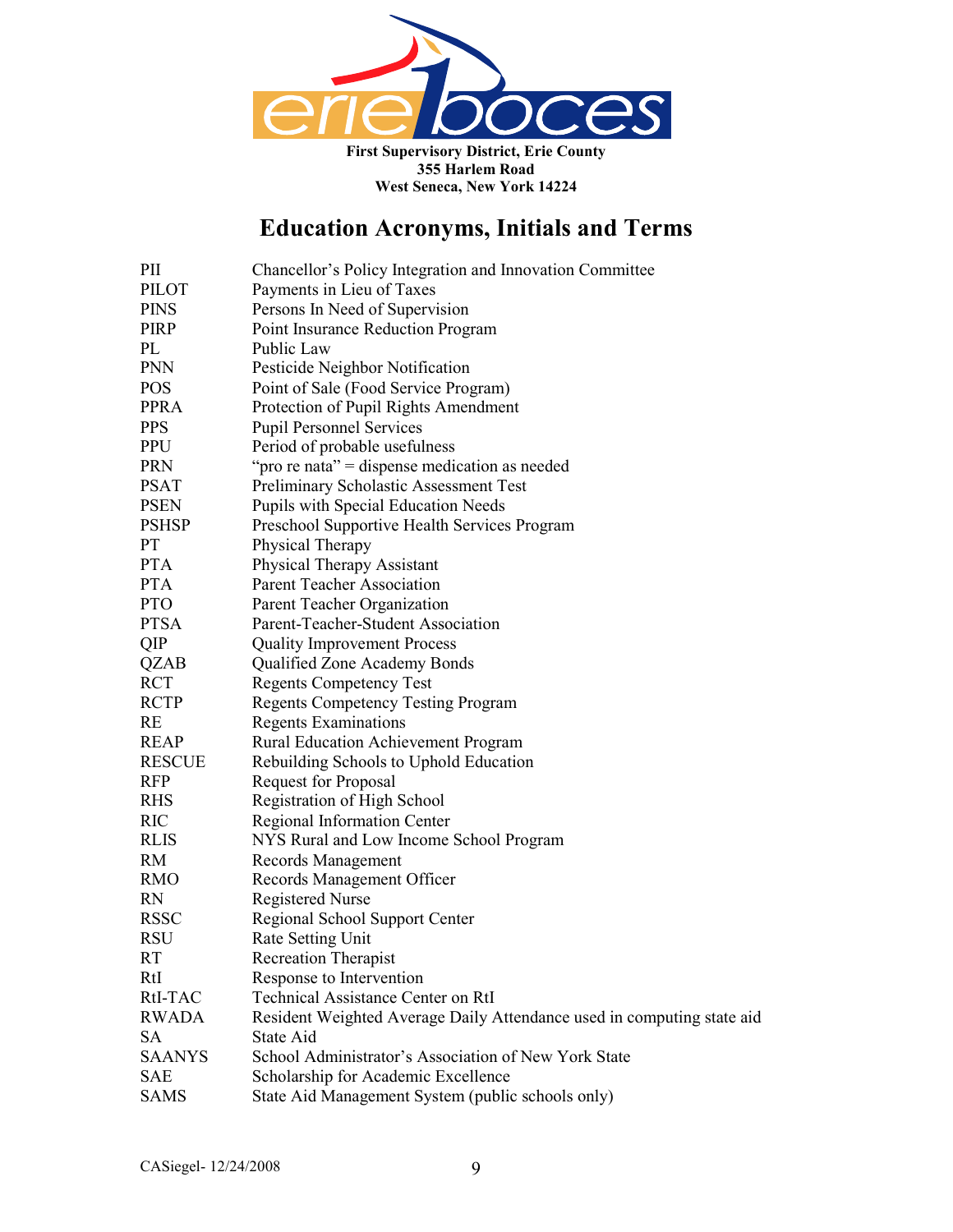

| SAP           | <b>Substance Abuse Professional</b>                                        |  |
|---------------|----------------------------------------------------------------------------|--|
| <b>SAR</b>    | NYS Standards, Assessments and Reporting                                   |  |
| <b>SARA</b>   | NY State Archives and Records Administration                               |  |
| <b>SASS</b>   | NYS System of Accountability for Student Success                           |  |
| <b>SAT</b>    | Scholastic Aptitude Test                                                   |  |
| <b>SAVE</b>   | Project SAVE – Safe Schools Against Violence in Education Act              |  |
| <b>SBDI</b>   | School Bus Driver Instructor                                               |  |
| <b>SBL</b>    | School Building Leader                                                     |  |
|               | SBSIOBSAAT School Bus Safety is One Bus Stop at a Time                     |  |
| <b>SCANS</b>  | Secretaries Commission of Achieving Necessary Skills - federal             |  |
| <b>SCDN</b>   | Staff and Curriculum Development Network                                   |  |
| <b>SCHIP</b>  | State Children's Health Insurance Program                                  |  |
| <b>SCR</b>    | State Central Register (child abuse)                                       |  |
| <b>SDC</b>    | <b>Adult Education Staff Development Consortia</b>                         |  |
| <b>SDM</b>    | <b>Shared Decision-Making</b>                                              |  |
| <b>SDPEP</b>  | School District Physical Education Plan                                    |  |
| <b>SEA</b>    | <b>State Educational Agency</b>                                            |  |
| <b>SED</b>    | <b>State Education Department</b>                                          |  |
| SEDCAR        | Strategic Evaluation Data Collection, Analysis and Reporting Unit of VESID |  |
| <b>SEDDAS</b> | SED Delegated Account System                                               |  |
| <b>SEDL</b>   | Social and Emotional Development and Learning Survey                       |  |
| <b>SEDREF</b> | <b>SED Reference File</b>                                                  |  |
| <b>SEIT</b>   | Special Education Itinerant Teacher                                        |  |
| <b>SEQRA</b>  | <b>State Environmental Quality Review Act</b>                              |  |
| <b>SETRC</b>  | <b>Special Education Training Resource Center</b>                          |  |
| <b>SEVIS</b>  | Student and Exchange Visitor Information System                            |  |
| <b>SHIFT</b>  | Statewide Infrastructure for School Health                                 |  |
| <b>SHPO</b>   | <b>State Historic Preservation Office</b>                                  |  |
| SI            | Speech Impaired                                                            |  |
| <b>SICS</b>   | NYS School Improvement and Community Services                              |  |
| <b>SIFE</b>   | Students with Interrupted Formal Education                                 |  |
| <b>SIOP</b>   | Sheltered Instruction Observation Protocol (ELL/LEP)                       |  |
| <b>SIRS</b>   | NYS Student Information Repository System                                  |  |
| SIT           | School Improvement Team                                                    |  |
| <b>SLATE</b>  | Student Lending, Accountability, Transparency and Enforcement Act          |  |
| <b>SLP</b>    | Speech Language Pathologist                                                |  |
| SMI           | School Meals Initiative                                                    |  |
| <b>SNA</b>    | <b>School Nutrition Association</b>                                        |  |
| <b>SOMS</b>   | NYS School Operations and Management Services                              |  |
| SOP           | <b>Standard Operating Procedure</b>                                        |  |
| <b>SORA</b>   | Sex Offender Registration Act                                              |  |
| <b>SOSHA</b>  | State Occupational Safety Health Administration                            |  |
| <b>SPE</b>    | Speech                                                                     |  |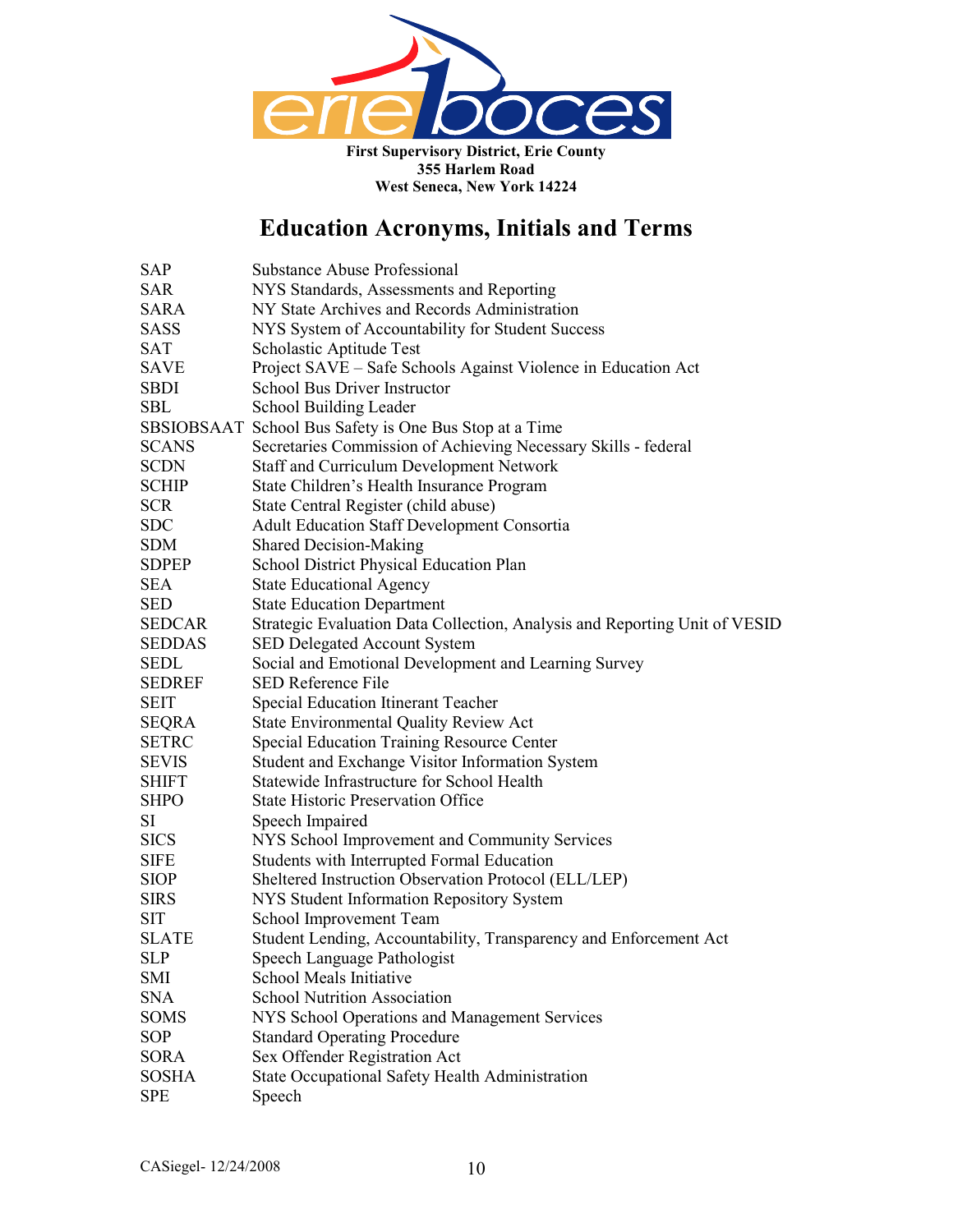

| <b>SPP</b>    | <b>State Performance Plan</b>                                                    |  |
|---------------|----------------------------------------------------------------------------------|--|
| <b>SQR</b>    | <b>School Quality Review</b>                                                     |  |
| <b>SRO</b>    | School Resource Officer (see SSO)                                                |  |
| <b>SRO</b>    | <b>State Review Officer</b>                                                      |  |
| <b>SRP</b>    | <b>Statewide Reference Point</b>                                                 |  |
| <b>SRSA</b>   | Small Rural School Achievement Grant                                             |  |
| <b>SRT</b>    | Speech Reception Threshold                                                       |  |
| <b>SS</b>     | Social Studies                                                                   |  |
| <b>SSE</b>    | Safety-sensitive employee                                                        |  |
| <b>SSHSP</b>  | School Supportive Health Services Program                                        |  |
| SSI           | Supplemental Security Income                                                     |  |
| SSIP          | State School Immunization Program (only NYC, Rochester and Buffalo)              |  |
| <b>SSL</b>    | <b>NYS Social Services Law</b>                                                   |  |
| SSO           | School Safety Officer (see SRO)                                                  |  |
| <b>STAC</b>   | NYS System to Track and Account for Children                                     |  |
| <b>STAR</b>   | School Tax Relief Program                                                        |  |
| <b>STEM</b>   | Science, Technology, Engineering and Math Partnership                            |  |
| <b>STEP</b>   | Science and Technology Entry Program                                             |  |
| <b>SUNY</b>   | State University of New York                                                     |  |
| <b>SURR</b>   | <b>Schools Under Registration Review</b>                                         |  |
| <b>TAPU</b>   | Total Aidable Pupil Units; used in computing state aid                           |  |
| TBI           | Traumatic Brain Injury                                                           |  |
| <b>TCM</b>    | <b>Targeted Case Management</b>                                                  |  |
| <b>TEACH</b>  | Teacher Education and Certification Help                                         |  |
| TMR           | Trainable Mentally Retarded; student with an I.Q. between 35 and 50              |  |
| <b>TPHI</b>   | Third Party Health Insurance                                                     |  |
| <b>TPQI</b>   | Teacher/Principal Quality Initiative                                             |  |
| <b>TSA</b>    | US Transportation Security Administration                                        |  |
| <b>TSHH</b>   | Teacher of Speech and Hearing Handicapped                                        |  |
| <b>TSS</b>    | <b>Test Storage Sites</b>                                                        |  |
| TWPU          | Total Wealth Pupil Units; used in computing state aid                            |  |
| <b>UbD</b>    | <b>Understanding by Design</b>                                                   |  |
| UCS           | Unified Contract Service (VESID)                                                 |  |
| <b>UDO</b>    | Under the direction of a SLP                                                     |  |
| <b>UFSD</b>   | Union Free School District                                                       |  |
| <b>USC</b>    | <b>United States Code</b>                                                        |  |
| <b>USDA</b>   | United States Department of Agriculture                                          |  |
| <b>USDOE</b>  | United States Department of Education                                            |  |
| <b>USERRA</b> | US Uniformed Services Employment and Reemployment Rights Act                     |  |
| <b>UVIRS</b>  | Uniform Violent Incident Reporting System (now VADIR)                            |  |
| <b>VADIR</b>  | Violent and Disruptive Incident Report (formerly UVIRS)                          |  |
| <b>VESID</b>  | NY Office of Vocational & Educational Services for Individuals with Disabilities |  |
| VI            | Visually Impaired                                                                |  |